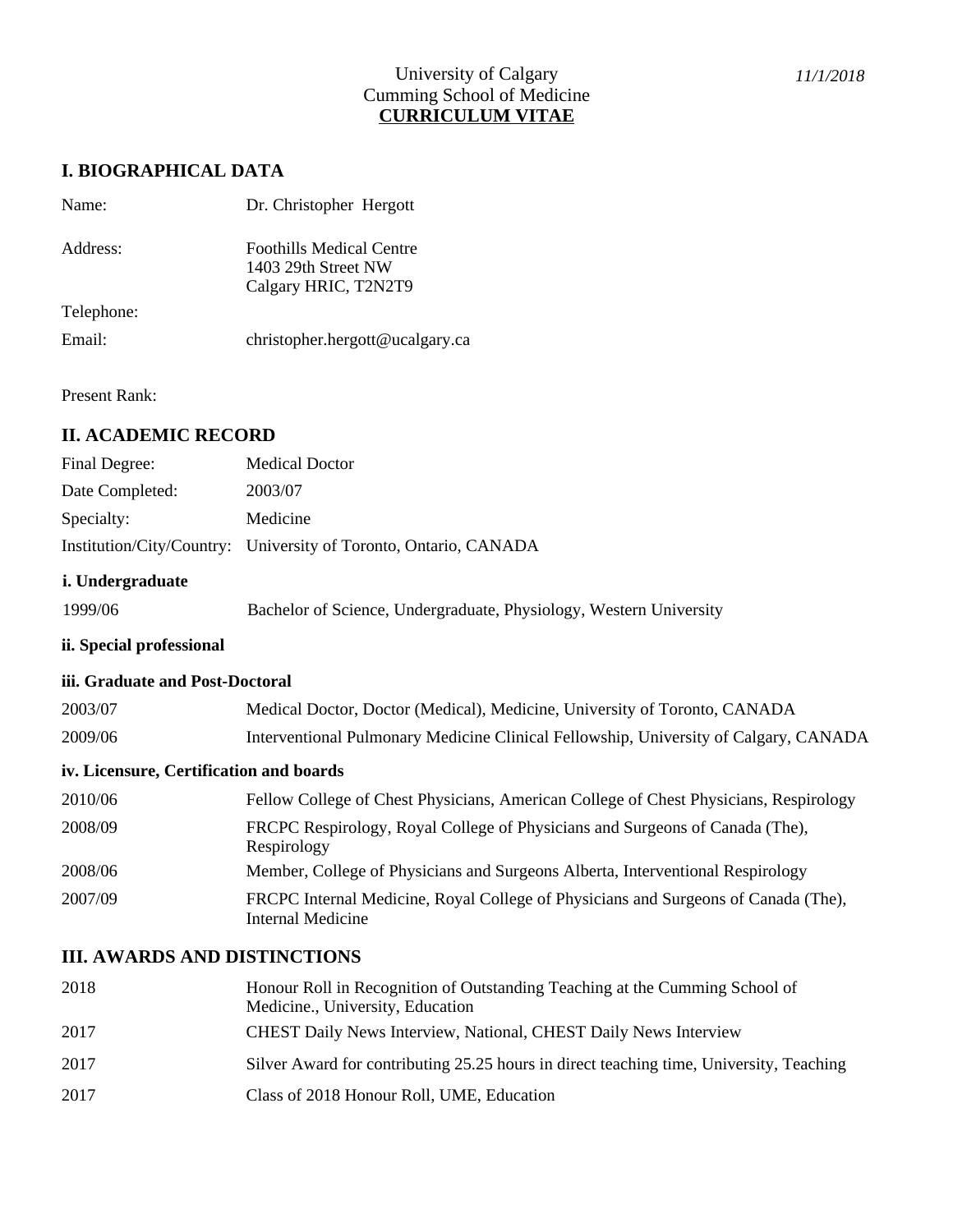2014 2009-2014 University of Saskatchewan Excellence in Teaching, Research and Patient Care in the Division of Respirology, Critical Care and Sleep Medicine, Provincial, Clinical achievement

# **IV. ACADEMIC APPOINTMENTS**

| $2014$ - Present | Associate Professor of Medicine, Medicine, University of Calgary                    |
|------------------|-------------------------------------------------------------------------------------|
| $2014$ - Present | Interventional Pulmonary Medicine Program Director, Medicine, University of Calgary |

# **V. EDUCATIONAL ACTIVITIES**

### **i. Undergraduate**

| 2018/06           | Classroom Teaching, educational seminar or talk, Academic Half Day Seminar                                                           |
|-------------------|--------------------------------------------------------------------------------------------------------------------------------------|
| 2018/04           | Classroom Teaching, educational seminar or talk, Academic Half Day Seminar                                                           |
| 2018/01 - 2018/02 | Classroom Teaching, UME Lectures, Course 3 Chest Discomfort 2, Dyspnea 4 COPD,<br><b>Clinical Core Sessions (Bronch Suite)</b>       |
| 2017/06           | Classroom Teaching, teaching laboratory session, EBUS Sim Training-Leila Barss                                                       |
| 2017/02           | Classroom Teaching, 3, Pleural Lectures UME, educational seminar or talk                                                             |
| 2017/01 - 2017/03 | Classroom Teaching, UME Lectures, Clinical Core Group teaching and bronchoscopy<br>time, PFT lab exposure                            |
| 2016/01 - 2016/02 | Classroom Teaching, UME Lectures, Clinical Core Group teaching and bronchoscopy<br>time, PFT lab exposure                            |
| 2015/02           | Classroom Teaching, educational seminar or talk, Course 3 Pleural Case                                                               |
| 2015/01 - 2015/02 | Classroom Teaching, UME Lectures, Course 3 Clinical Skills Teaching                                                                  |
| 2015/01 - 2015/12 | Classroom Teaching, UME Lectures, Pleural Effusion and Pulmonary nodules/lung cancer<br>sessions                                     |
| 2014/09           | Classroom Teaching, educational seminar or talk, Thoracentesis Procedural Training                                                   |
| 2014/09 - Present | <b>Classroom Teaching, UME Lectures</b>                                                                                              |
| ii. Graduate      |                                                                                                                                      |
| 2017/01 - 2017/01 | Summative Assessment, interviewer, Interview - Interventional Pulmonary Medicine<br>Candidate - Dr. Christine MacDonald, Faculty     |
| 2016/02 - 2016/02 | Summative Assessment, interviewer, Interview - Thoracic Surgery Candidate including<br>written feedback - Dr. Janet Edwards, Faculty |
| iii. Postgraduate |                                                                                                                                      |
| 2018/05           | Classroom Teaching, teaching laboratory session, EBUS Sim Training - RT Group                                                        |
| 2018/03           | Classroom Teaching, teaching laboratory session, EBUS Sim Training - Kevin Solverson                                                 |
| 2018/03 - 2018/05 | Classroom Teaching, SIM Training (4 sessions), EBUS Sim Training - Lian Szabo                                                        |
| 2017/11           | Classroom Teaching, teaching laboratory session, ICU Fellows Course                                                                  |
| 2017/11           | Classroom Teaching, teaching laboratory session, EBUS Simulation Training for<br>Anesthesia Fellows (Anesthesia Bronch Course        |
| 2017/07           | Classroom Teaching, teaching laboratory session, EBUS Sim Training - Rachel Lim                                                      |
|                   |                                                                                                                                      |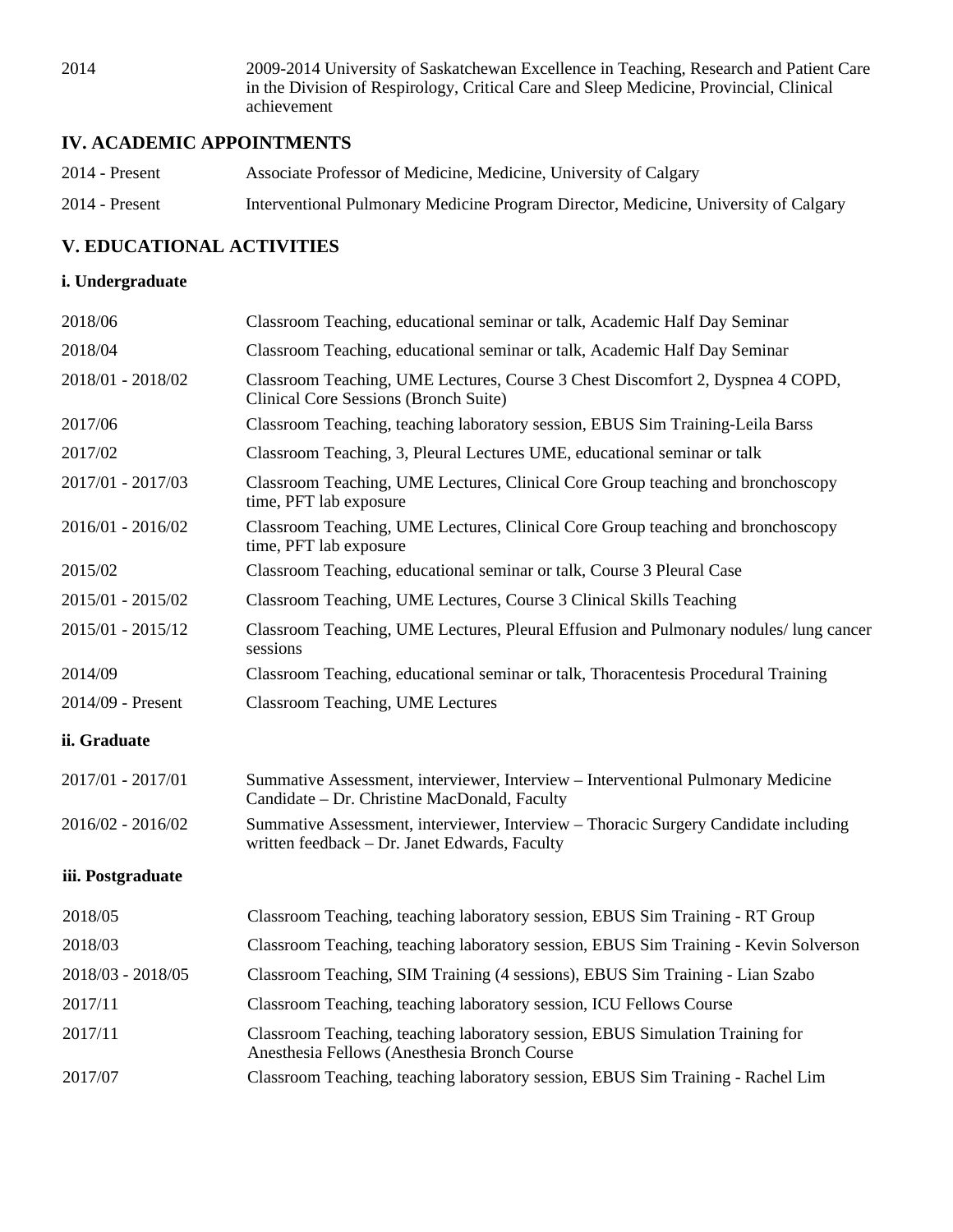| 2017/07           | Classroom Teaching, teaching laboratory session, EBUS Sim Training - Daniel Vis                                               |
|-------------------|-------------------------------------------------------------------------------------------------------------------------------|
| 2017/07           | Classroom Teaching, teaching laboratory session, EBUS Sim Training - Eric Leung                                               |
| 2017/07 - 2018/06 | Classroom Teaching, PGME Lectures, Bronchoscopy Procedural Training - Pig Lab                                                 |
| 2017/06           | Classroom Teaching, teaching laboratory session, EBUS Sim Training - Nick Romatowski                                          |
| 2017/06           | Classroom Teaching, teaching laboratory session, EBUS Sim Training - Leila Barrs                                              |
| 2017/05 - 2017/05 | Classroom Teaching, EBUS Simulation Sessions, EBUS Simulation Training for<br><b>Thoracics Fellow</b>                         |
| 2017/04           | Classroom Teaching, educational seminar or talk, IPM Lecture Respiratory Fellows                                              |
| 2017/01           | Classroom Teaching, educational seminar or talk, Academic Workshop                                                            |
| 2017/01 - 2017/02 | Classroom Teaching, PGME Lectures, Sessions: Chest Discomfort, Dyspnea $(1&4)$ , Lung<br><b>Nodules</b>                       |
| 2016/03           | Classroom Teaching, educational seminar or talk, IPM Lecture Respiratory Fellows                                              |
| 2016/01           | Classroom Teaching, teaching laboratory session, EBUS Sim Training - Benjamin Shieh                                           |
| 2016/01 - 2017/06 | Classroom Teaching, PGME Lectures, Bronchoscopy Procedural Training - Pig Lab                                                 |
| 2016/01 - 2017/06 | Classroom Teaching, UME Lectures, Small Group-Pleural Diseases                                                                |
| 2015/11           | Classroom Teaching, teaching laboratory session, EBUS and Pleural Ultrasound Teaching                                         |
| 2015/11           | Classroom Teaching, teaching laboratory session, EBUS and Pleural Ultrasound Teaching                                         |
| 2015/09           | Classroom Teaching, teaching laboratory session, EBUS Sim Training - Lian Szabo                                               |
| 2015/08           | Classroom Teaching, teaching laboratory session, EBUS Sim Training - Leila Barss                                              |
| 2015/08           | Classroom Teaching, teaching laboratory session, EBUS Sim Training - Julia Pritchard and<br>Mike Braganza                     |
| 2015/07           | Classroom Teaching, educational seminar or talk, Clinical Skills Teaching - Dyspnea<br>Clinic Dr. Rachel Lim PGY2 IM Resident |
| 2015/07 - 2015/10 | Classroom Teaching, PGME Lectures, IPM Pig Lab -Rigid Bronchoscopy training- IPM<br>Fellow                                    |
| 2015/07 - 2015/12 | Classroom Teaching, PGME Lectures, Clinical Skills Teaching - Bronchoscopy Room Dr.<br>Rachel Lim PGY2 IM Resident            |
| 2015/05           | Classroom Teaching, teaching laboratory session, Bronchoscopy Simulation Training                                             |
| 2015/03           | Classroom Teaching, teaching laboratory session, EBUS Sim Training                                                            |
| 2015/03           | Classroom Teaching, teaching laboratory session, EBUS Sim Training - Kate Skolnik                                             |
| 2015/01           | Classroom Teaching, teaching laboratory session, Bronchoscopy Simulation Training and<br>testing                              |
| 2015/01           | Classroom Teaching, educational seminar or talk, Bronchoscopy Assessment PGY 4 & 5<br>fellows                                 |
| 2014/11           | Classroom Teaching, teaching laboratory session, Bronchoscopy Procedural Training - Pig<br>Lab                                |
| 2014/09           | Classroom Teaching, teaching laboratory session, 2014 Bronchoscopy Course - Simulation<br>training                            |
| 2014/09 - 2014/11 | Classroom Teaching, PGME Lectures, IPM Pig Lab -Rigid Bronchoscopy training-IPM<br>Fellow                                     |
| 2015/03 - 2015/03 | Mentoring, Dr. Mike Ramsahai and Dr. Julia Pritchard, postgraduate                                                            |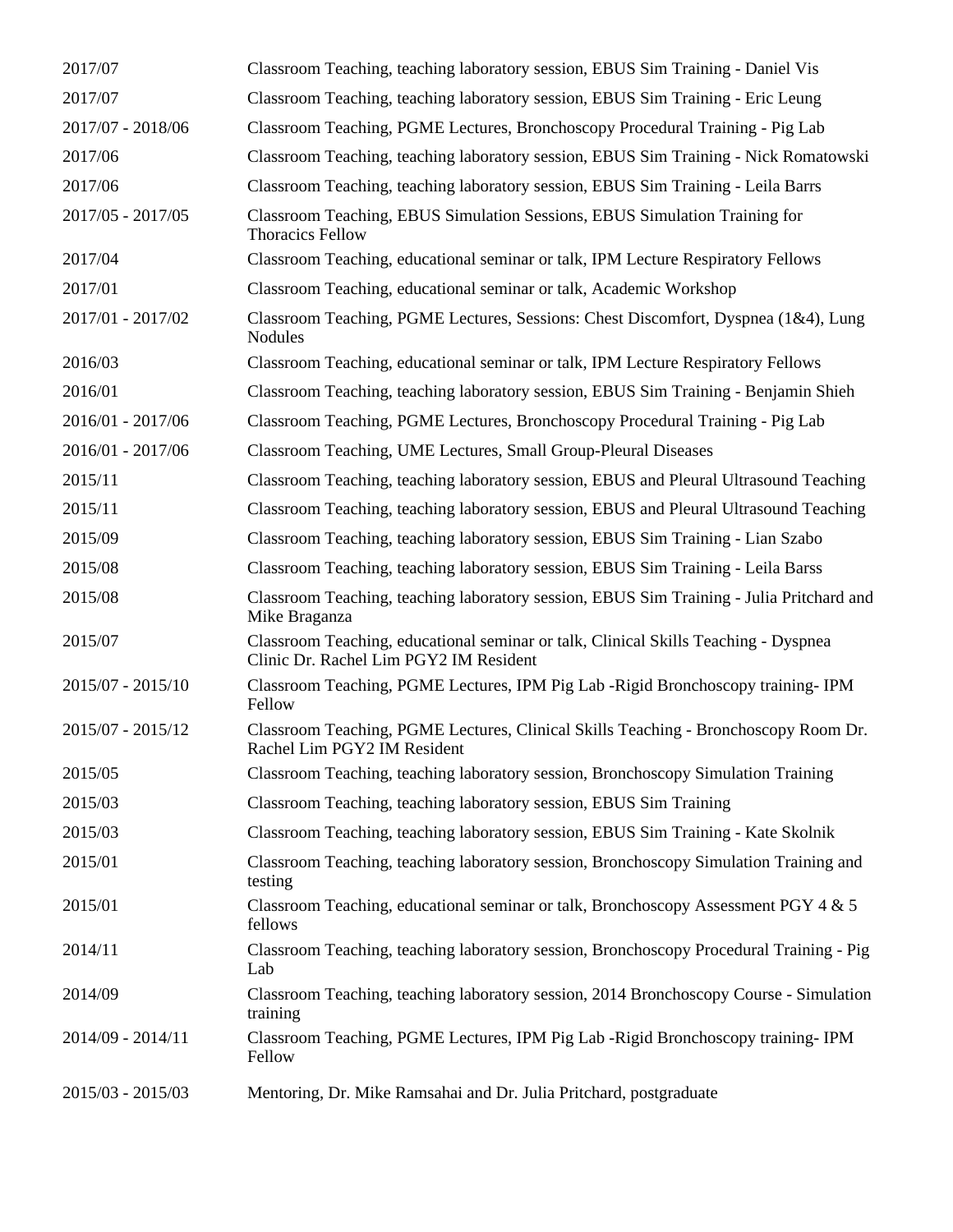| 2017/06 - 2017/06   | Workplace Teaching, Medicine, Fellows, Lung Cancer Lecture to on service residents                                     |
|---------------------|------------------------------------------------------------------------------------------------------------------------|
| 2017/06 - 2018/05   | Workplace Teaching, Medicine, Fellows, Block 1-4 Bedside Teaching                                                      |
| $2017/05 - 2017/06$ | Workplace Teaching, Medicine, Fellows, Block 1 Bedside Teaching                                                        |
| 2017/03 - 2017/03   | Workplace Teaching, Medicine, Fellows, Clerkship OSCE                                                                  |
| $2015/09 - 2016/06$ | Workplace Teaching, Medicine, Fellows, Frederic McGovern-Murphy -Postgraduate<br>Trainee. Longitudinal Fellow's Clinic |
| 2015/09 - 2017/06   | Workplace Teaching, Medicine, Fellows, Benjamin Shieh -Postgraduate Trainee.<br>Longitudinal Fellow's Clinic           |
| 2014/09 - 2016/06   | Workplace Teaching, Medicine, Fellows, Marc Fortin - Postgraduate Trainee. Longitudinal<br>Fellow's Clinic             |
| $2014/09 - 2014/10$ | Workplace Teaching, Medicine, PGME, Dr. Deep Dhaliwal - Postgraduate Trainee.<br>Clinical Elective                     |
| $2014/09$ - Present | Workplace Teaching, Medicine, PGME                                                                                     |
|                     |                                                                                                                        |

# **iv. Continuing Medical Education**

| 2015/10 | Classroom Teaching, Faculty – Anesthesia/Critical Care Hands On Airway course –          |
|---------|------------------------------------------------------------------------------------------|
|         | including pre course meetings and simulation Teaching – Participants – Staff anesthesia, |
|         | critical care and emergency medicine physicians – Foreign Body Removal -                 |

## **v. Community Education**

## **vi. Service To Education**

| $2016/10 - 2016/10$ | Service Education, Course/Program Coordinator, Department, Medicine - Respirology -<br><b>ICU Fellows Bronchoscopy Course</b>                     |
|---------------------|---------------------------------------------------------------------------------------------------------------------------------------------------|
| 2016/04 - 2016/04   | Service Education, Course/Program Coordinator, Department, Medicine - Respirology -<br>Anesthesia Fellows Bronchoscopy Course                     |
| $2015/09$ - Present | Service Education, Course/Program Coordinator, Department, Medicine - Respirology -<br>EBUS Training for Respirology and Thoracic Surgery Fellows |

# **VI. ADMINISTRATIVE RESPONSIBILITIES**

# **i. Departmental**

| $2017 - 2018$    | Meeting, Member or participant, HAWG Meeting Series                                                                             |
|------------------|---------------------------------------------------------------------------------------------------------------------------------|
| $2017 - 2018$    | Meeting, Member or participant, QI Biweekly Meeting Series (Dr. Ward Flemons)                                                   |
| $2017 - 2017$    | Meeting, Member or participant, Data Analytics Meeting Series (Mar/20/17, Apr/3/17,<br>Jun/9/17)                                |
| $2017$ - Present | Quality improvement, Divisional director, Outcomes Measurement Lead, Division of<br>Respiratory Medicine, University of Calgary |
| $2016$ - Present | Training program, Event organizer, Wednesday IPM Rounds organizing                                                              |
| $2015 - 2015$    | Search and selection, Member or participant, Respirology Candidate dinner- Dr. Mitchell                                         |
| $2015 - 2015$    | Search and selection, Member or participant, Respirology Candidate interview- Dr. Rachel<br>Jen/ written feedback               |
| $2015 - 2015$    | Search and selection, Member or participant, Respirology Candidate interview- Dr. Juri<br>Janovick/feedback to Dr. Leigh        |
| $2015 - 2015$    | Course, Co-chair, Co-Chair Ultrasound for Respirology Course – Canadian Respiratory<br>Society                                  |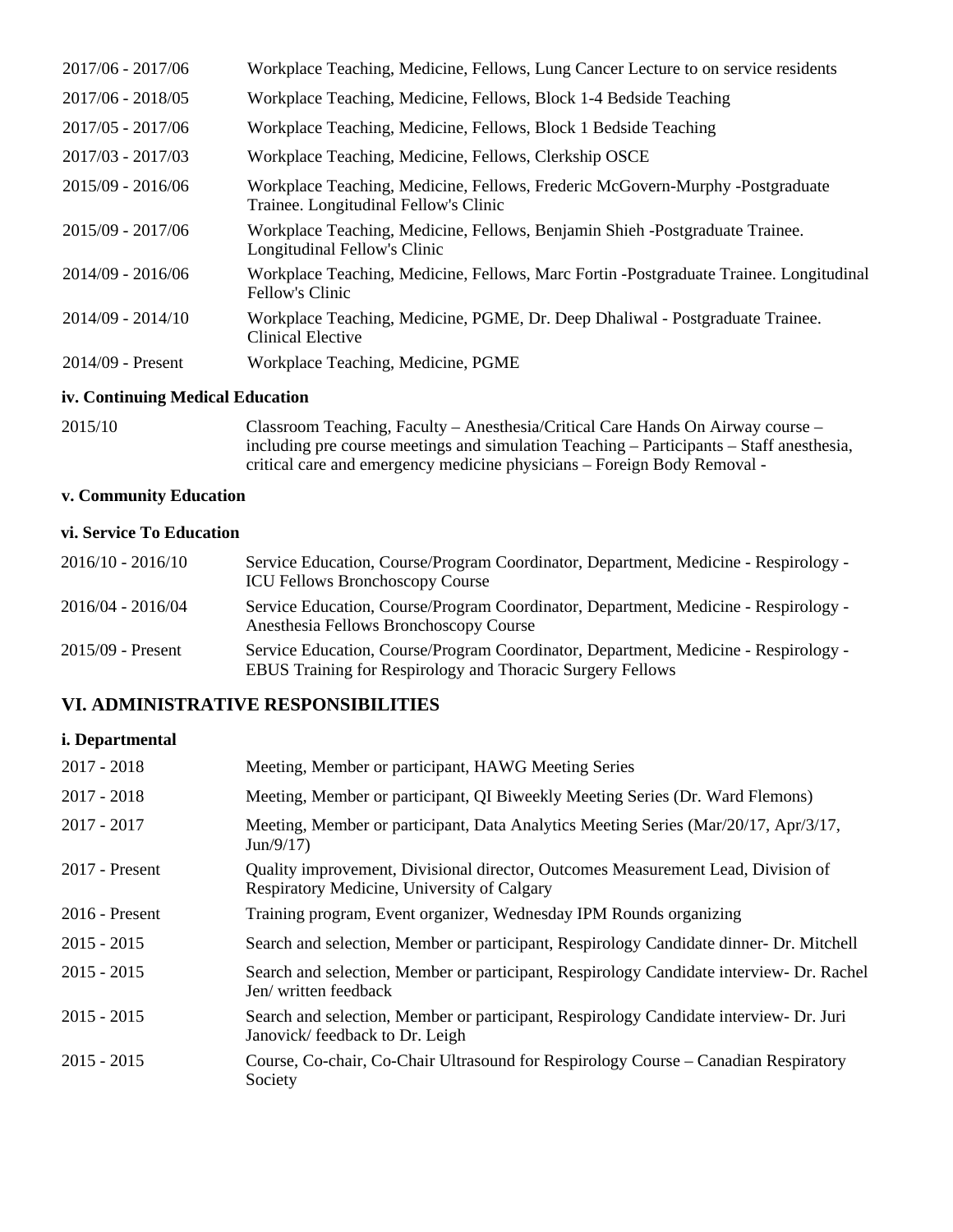| $2015 - 2015$    | Search and selection, Member or participant, Interview committee for ATOP NP                              |
|------------------|-----------------------------------------------------------------------------------------------------------|
| $2015 - 2015$    | Training program, Event organizer, Wednesday IPM Rounds organizing                                        |
| $2014$ - Present | Training program, Director, Interventional Pulmonary Medicine Training Program -<br>University of Calgary |

## **ii. Faculty**

**iii. University**

## **iv. Provincial/Regional Health**

2017 - 2017 Clerkship, Member or participant, Clerkship OSCE 2017

# **v. National/International Health**

| 2018 - Present   | Meeting, Member or participant, ATS AIPPD Membership Update Meeting                                                                                                                  |
|------------------|--------------------------------------------------------------------------------------------------------------------------------------------------------------------------------------|
| $2018 - 2018$    | Meeting, Chair, Membership Committee American College of Chest Physicians, New<br>Orleans                                                                                            |
| $2018 - 2018$    | Committee, Member or participant, CHEST Membership Meeting, New Orleans, USA                                                                                                         |
| $2018 - 2018$    | Committee, Co-chair, Chaired Committee Meeting for Canadian Thoracic Committee                                                                                                       |
| 2018 - Present   | Faculty development, Co-chair, Member, Scientific Planning Committee, Canadian<br><b>Respiratory Conference</b>                                                                      |
| 2018 - Present   | Committee, Member or participant, CTS Education Committee Meeting-CRC and CHEST<br>2018                                                                                              |
| $2017 - 2017$    | Meeting or conference organization, Member or participant, Education Committee,<br>Canadian Thoracic Society-Planning for CTS Scientific Program-CHEST Conference<br>2017 in Toronto |
| 2017 - Present   | Committee, Member or participant, Member, Education Committee - Canadian Thoracic<br><b>Society Telecall</b>                                                                         |
| 2017 - Present   | Meeting or conference organization, Vice chair, Vice Chair, Incoming Chair, Scientific<br>Planning Committee, Canadian Respiratory Conference                                        |
| 2017 - Present   | Committee, Member or participant, Member, Education Committee - Canadian Thoracic<br>Society                                                                                         |
| $2017 - 2017$    | Meeting or conference organization, Member or participant, Canadian Respiratory<br>Conference, Montreal                                                                              |
| 2016 - Present   | Committee, Vice chair, Membership Committee American College of Chest Physicians                                                                                                     |
| 2016 - Present   | Faculty development, Member or participant, Member, Scientific Planning Committee,<br><b>Canadian Respiratory Conference</b>                                                         |
| $2016 - 2016$    | Meeting or conference organization, Member or participant, Canadian Respiratory<br>Conference, Halifax                                                                               |
| $2016 - 2016$    | Training program, Member or participant, SET Simulation Education and Training<br>Conference, Ottawa                                                                                 |
| 2016 - Present   | Meeting, Member or participant, CPAC Lung Cancer Meeting                                                                                                                             |
| $2015 - 2015$    | External review, Reviewer, External Reviewer for Canadian Task Force for Preventative<br>Health Care – Lung Cancer Screening Guidelines 2016 – to be published in CMAJ 2016.         |
| $2015$ - Present | Course, Chair, Western Canadian Bronchoscopy Course & Procedural Bootcamp                                                                                                            |
| 2013 - Present   | Voluntary professional services, Member or participant, Lung Cancer Screening -<br>Canadian Thoracic Society Representative Canadian Partnership Against Cancer                      |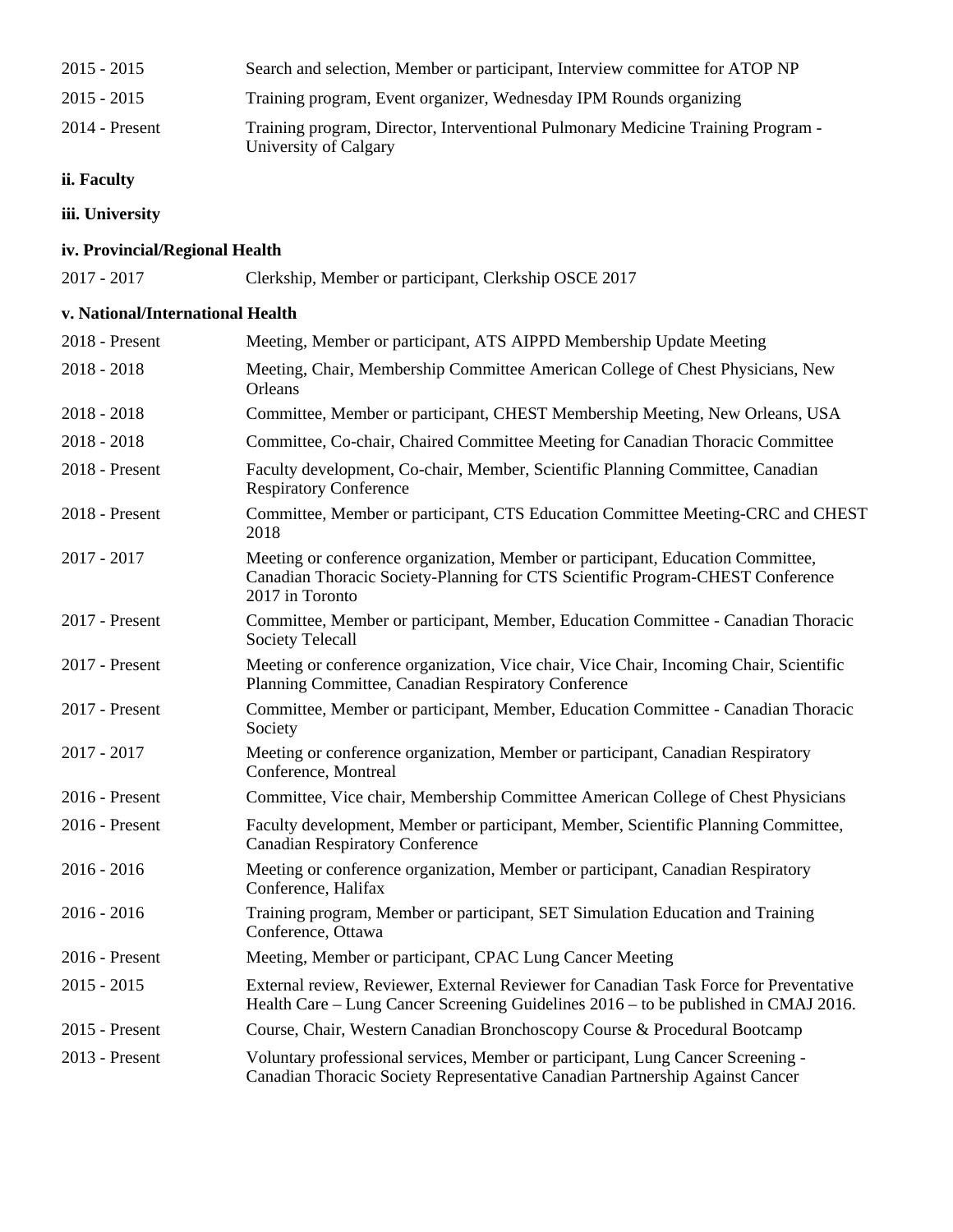| $2013$ - Present | Divisional leadership, Member or participant, Canadian Thoracic Society Respresentative<br>World Association of Bronchology and Interventional Pulmonology |
|------------------|------------------------------------------------------------------------------------------------------------------------------------------------------------|
| $2010$ - Present | Meeting or conference organization, Member or participant, Member, Canadian<br><b>Respiratory Guidelines Committee; Canadian Thoracic Society</b>          |
| $2010$ - Present | Program or process development, Chair, Canadian Assembly for Chest Procedures<br><b>Canadian Thoracic Society</b>                                          |

# **vi. Community and other service**

| $2018$ - Present | Major research group or team, PI of Study, EMPROVE Primary Endpoint Results WebEx                     |
|------------------|-------------------------------------------------------------------------------------------------------|
| $2018 - 2018$    | Meeting, Information Meeting Archimedes System, Matt Elkins Archimedes System<br><b>Phone Meeting</b> |
| 2018 - Present   | Committee, Member, CTS Education Committee Meeting                                                    |
| $2017 - 2017$    | Committee, Member or participant, Respiratory Training Committee Meeting                              |
| $2017 - 2017$    | Committee, Member or participant, Respiratory Training Committee Meeting                              |
| $2016$ - Present | Committee, Member, Thoracic Surgery Residency Training Committee Meeting                              |

# **VII. PROFESSIONAL ACTIVITIES**

## **i. Membership in professional and learned societies**

| 2018 - Present           | Member, Distinguished Lecturer in Respiratory Sciences Award Committee for CIHR-<br><b>ICRH/Canadian Thoracic Society</b> |
|--------------------------|---------------------------------------------------------------------------------------------------------------------------|
| 2018 - Present           | Member, American College of Chest Physicians-Council of Advisors                                                          |
| $2017$ - Present         | Member, Canadian Thoracic Society-Education Committee                                                                     |
| $2016 - 2017$            | Member, Canadian Respiratory Conference-Scientific Planning Committee-National                                            |
| 2014 - Present           | Member, Lung Association of Alberta and Northwest Territories                                                             |
| 2014 - Present           | Member, Interventional Pulmonary Medicine and Thoracic Oncology Program - Calgary<br><b>Health Zone</b>                   |
| 2014 - Present           | Member, Thoracic Surgery Residency Training Committee - University of Calgary                                             |
| 2012 - Present           | Member, American College of Chest Physicians                                                                              |
| 2008 - Present           | Member, World Association of Bronchology and Interventional Pulmonology                                                   |
| 2008 - Present           | Member, American Association of Bronchology and Interventional Pulmonology                                                |
| 2008 - Present           | Member, American College of Chest Physicians                                                                              |
| 2007 - Present           | Member, American Thoracic Society                                                                                         |
| 2007 - Present           | Member, Canadian Thoracic Society                                                                                         |
| ii. Professional service |                                                                                                                           |
| <b>Grant reviews</b>     |                                                                                                                           |
| 2016 - Present           | Grant Reviewer for Saskatchewan Health Research Foundation Establishment and<br>Fellowship Grants - 3 year term           |
| <b>Journal reviews</b>   |                                                                                                                           |
| 2017 - Present           | Reviews for Journal of Bronchology and Interventional Pulmonology                                                         |
| $2011 - 2014$            | <b>Canadian Respiratory Journal</b>                                                                                       |
| 2014 - Present           | CHEST - Reviewed IPM training standards and EBUS Guidelines                                                               |

2016 - 2016 Reviewed Canadian Association of Radiologists Lung Cancer screening Guidelines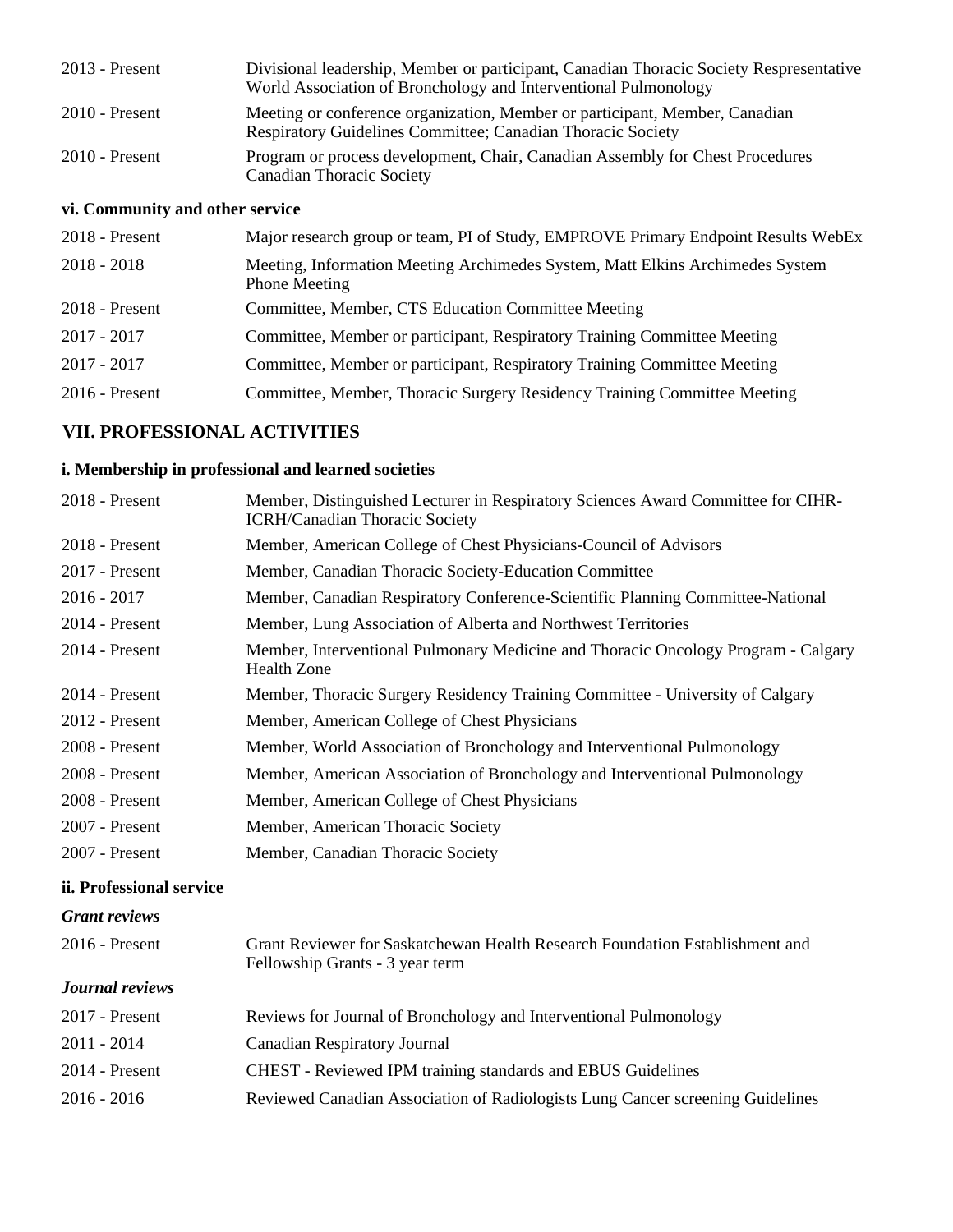| Canadian Task Force on Preventative Health Care: Lung Cancer Screening Guidelines;<br>CMAJ publication |
|--------------------------------------------------------------------------------------------------------|
|                                                                                                        |
| Member Editorial Board of PLEURA                                                                       |
|                                                                                                        |
| City Wide Business Meeting (7 meetings)                                                                |
| Performance Review: Laura Hampton, Nurse Practitioner, ATOP Program                                    |
|                                                                                                        |

# **VIII. RESEARCH SUPPORT**

| $2018 - 2018$        | Alberta Health, 3D Printing Custom CPAP Masks for Adults and Children With<br>Craniofacial Abnormalities, \$6000.00, New, principal investigator |
|----------------------|--------------------------------------------------------------------------------------------------------------------------------------------------|
| $2017 - 2018$        | Development of 3D printed airway for simulation training, \$0.00, co-principal investigator                                                      |
| 2017 - Not Specified | Dave Stather Memorial Fund, National Procedural Database, co-investigator                                                                        |
| $2015 - 2100$        | partnership - private sector, EMPROVE - Endobronchial Valve Study, \$26272.00, New,<br>principal investigator                                    |
| $2013 - 2016$        | Saskatchewan Health Research Foundation (The) (SHRF), Establishment Grant,<br>\$120000.00, New, co-investigator                                  |

# **IX. INVITED ADDRESSES/PRESENTATIONS**

## **i. Invited addresses**

| 2018/04/05        | Pediatrics, Hematology, Oncology Talk-Alberta Children's Hospital, education,<br>hospital/health authority, invited speaker                                   |
|-------------------|---------------------------------------------------------------------------------------------------------------------------------------------------------------|
| 2017/04/28        | Chair and Faculty Bronchoscopy Training Course; Canadian Respiratory Conference,<br>professional organization, national, invited speaker                      |
| 2017/04/28        | Faculty, Speaker/Simulation expert, Ultrasound Course; Canadian Respiratory Conference,<br>professional organization, national, invited speaker               |
| 2016/05/28        | Respirology State of the Art Conference, professional organization, provincial, invited<br>speaker                                                            |
| 2015/04/23        | Ultrasound for Respirology Canadian Respiratory Society, education, national, keynote<br>speaker                                                              |
| ii. Presentations |                                                                                                                                                               |
| 2018/04/13        | CRC 2018 Moderator of Cancer Session, faculty development, national, panel moderator                                                                          |
| 2018/03/08        | AIRG/IPH/W21C presentation "Incorporating high quality randomized trials alongside a<br>busy clinical service", education, hospital/health authority, speaker |
| 2017/10/26        | 'What's New in EBUS', 2017 CHEST Conference, Toronto, ON, Canada, faculty<br>development, national, speaker                                                   |
| 2017/06/23        | ILD Thoracics Talk, education, faculty, speaker                                                                                                               |
| 2017/04/27        | Chair, CPET Session, Canadian Respiratory Conference, professional organization,<br>national, panel moderator                                                 |
| 2015/05/11        | Rigid Bronchoscopy and Whole Lung LavageAnesthesia Academic Half Day presentation,<br>research, faculty, speaker                                              |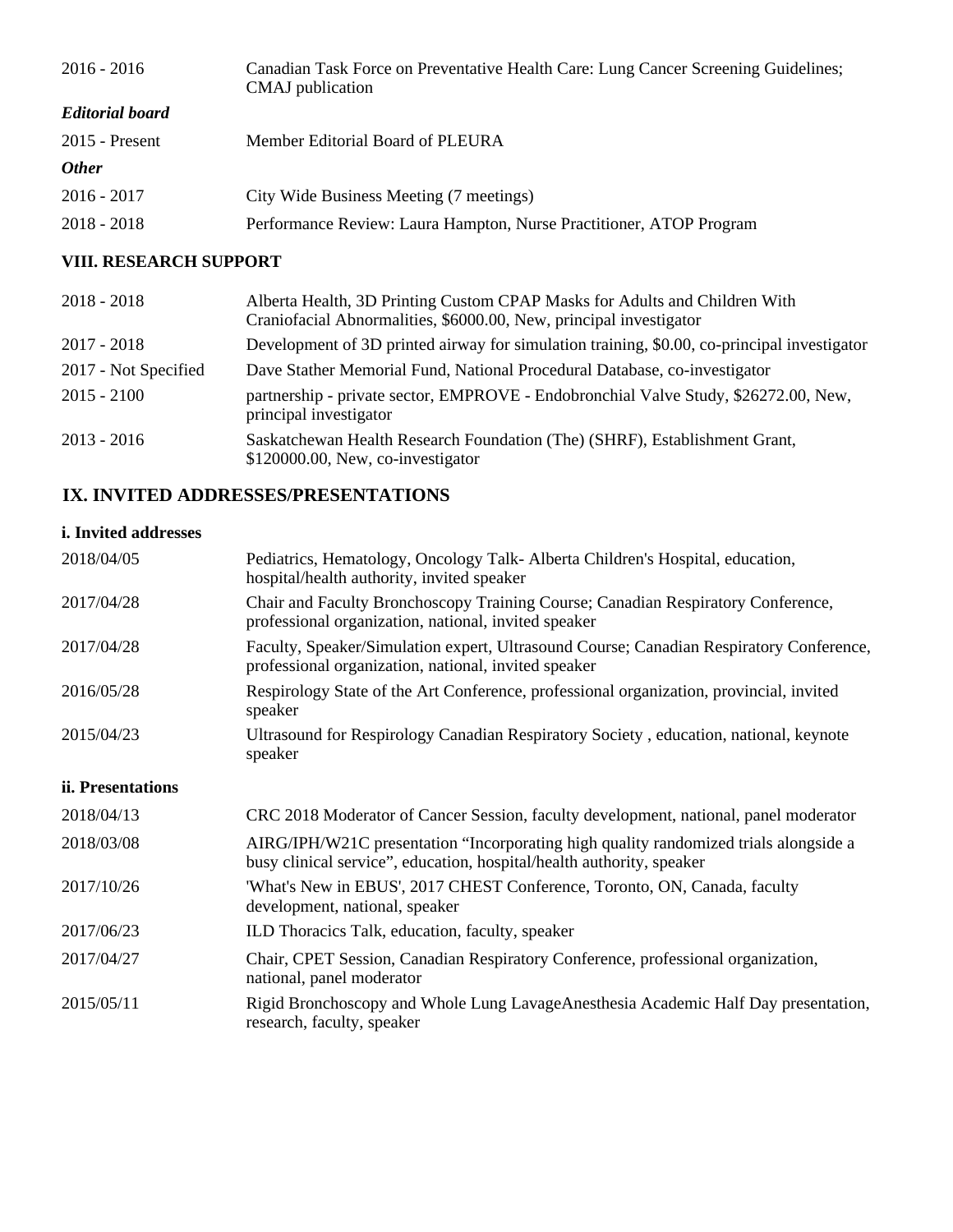# **X. PUBLICATIONS**

### **i. Peer reviewed manuscripts**

- 1 Tremblay, A., **Hergott** C. A., 19-G EBUS: Why, When, and How?, Journal of Bronchology and Interventional Pulmonology. 2018 Oct 01.
- 2 Tremblay A, Myers R, Beaudoin EL, Bonifazi M, Delage A, Fortin M, **Hergott** CA, MacEachern PR, Shaipanich T, Shieh B, Gasparini S, Lam S, Initial Clinical Experience With a Flexible Peripheral 21-G Needle Device., J Bronchology Interventional Pulmonology. 2018 Apr 18. PubMed PMID: 29664761
- 3 Tyan C, Patel P, Czarnecka K, Gompelmann D, Eberhardt R, Fortin M, MacEachern P, **Hergott** CA, Dumoulin E, Tremblay A, Kemp SV, Shah PL, Herth FJF, Yasufuku K, Flexible 19-Gauge Endobronchial Ultrasound-Guided Transbronchial Needle Aspiration Needle: First Experience., Respiration. 2017 May 19. PubMed PMID: 28511175
- 4 Erika Penz, Kristina Watt, Christopher A **Hergott**, Najib M Rahman, Ioannis Psallidas, Management of Malignant Pleural Effusion: challenges and solutions , Cancer Management and Research. 2017 May 05.
- 5 Fortin M, Taghizadeh N, Chee A, **Hergott** CA, Dumoulin E, Tremblay A, MacEachern P, Lesion heterogeneity and risk of infectious complications following peripheral endobronchial ultrasound., Respirology. 2017 Apr 03;22(3):521-526. PubMed PMID: 27860040
- 6 Stather DR, Tremblay A, Dumoulin E, MacEachern P, Chee A, **Hergott** C, Gelberg J, Gelfand GA, Burrowes P, MacGregor JH, Mody CH, A Series of Transbronchial Removal of Intracavitary Pulmonary Aspergilloma., Ann Thorac Surg. 2017 Mar 03;103(3):945-950. PubMed PMID: 27765172
- 7 Fortin M, MacEachern P, **Hergott** CA, Chee A, Dumoulin E, Tremblay A., Self-Expandable Metallic Stents in Nonmalignant Large Airway Disease, Canadian Respiratory Journal. 2015 Jul 15.
- 8 Stather DR, Chee A, MacEachern P, Dumoulin E, **Hergott** CA, Gelberg J, Folch E, Majid A, Gonzalez AV, Tremblay A, Endobronchial ultrasound learning curve in interventional pulmonary fellows., Respirology. 2015 Feb 03;20(2):333-9. PubMed PMID: 25488151
- 9 Stather DR, Chee A, MacEachern P, Dumoulin E, **Hergott** CA, Gelberg J, Folch E, Majid A, Gonzalez AV, Tremblay., Endobronchial Ultrasound Learning Curve in Interventional Pulmonary Fellows. , Respirology. 2014 Dec 09.
- 10 Stather DR, Chee A, MacEachern P, Dumoulin E, **Hergott** CA, Gelberg J, Folch E, Majid A, Gonzalez AV, Tremblay A. , Endobronchial Ultrasound Learning Curve in Interventional Pulmonary Fellows , Respirology 2014 EPub Feb;. 2014 Dec 01(20(2)):333-339.
- 11 Tam J, **Hergott** CA, Fladeland D, Cockcroft DW., Acute Interstitial Pulmonary Edema, Canadian Respiratory Journal. 2014 Mar 01;21(2):112-113.
- 12 Miller CC, **Hergott** CA, Rohan M, Arsenault-Mehta K, Döring G, Mehta S, Inhaled nitric oxide decreases the bacterial load in a rat model of Pseudomonas aeruginosa pneumonia., J Cyst Fibros. 2013 Dec 03;12 (6):817-20. PubMed PMID: 23481089
- 13 Tam J, **Hergott** CA, Fladeland D, Cockcroft DW., A Posterior Pneumothorax, Canadian Respiratory Journal. 2013 Sep 01;20(5):343-344.
- 14 Stather DR, Chee A, MacEachern P, Dumoulin E, **Hergott** CA, Gelberg J, Scott SD, De Guzman S, Tremblay A., Evaluation of a novel method of teaching endobronchial ultrasound: Physician versus respiratory therapist proctored simulation training., Canadian Respiratory Journal. 2013 Jul 01;20(4):243- 247.
- 15 Stather DR, Maceachern P, Rimmer K, **Hergott** CA, Tremblay A, Assessment and learning curve evaluation of endobronchial ultrasound skills following simulation and clinical training., Respirology. 2011 May 03;16(4):698-704. PubMed PMID: 21355965
- 16 **Hergott** CA, Maceachern P, Stather DR, Tremblay A, Repair costs for endobronchial ultrasound bronchoscopes., J Bronchology Interv Pulmonol. 2010 Jul 03;17(3):223-7. PubMed PMID: 23168887
- 17 Yamashita CM, Langridge J, **Hergott** CA, Inculet RI, Malthaner RA, Lefcoe MS, Mehta S, Mahon JL, Lee TY, McCormack DG, Predicting postoperative FEV1 using spiral computed tomography., Acad Radiol. 2010 May 03;17(5):607-13. PubMed PMID: 20188601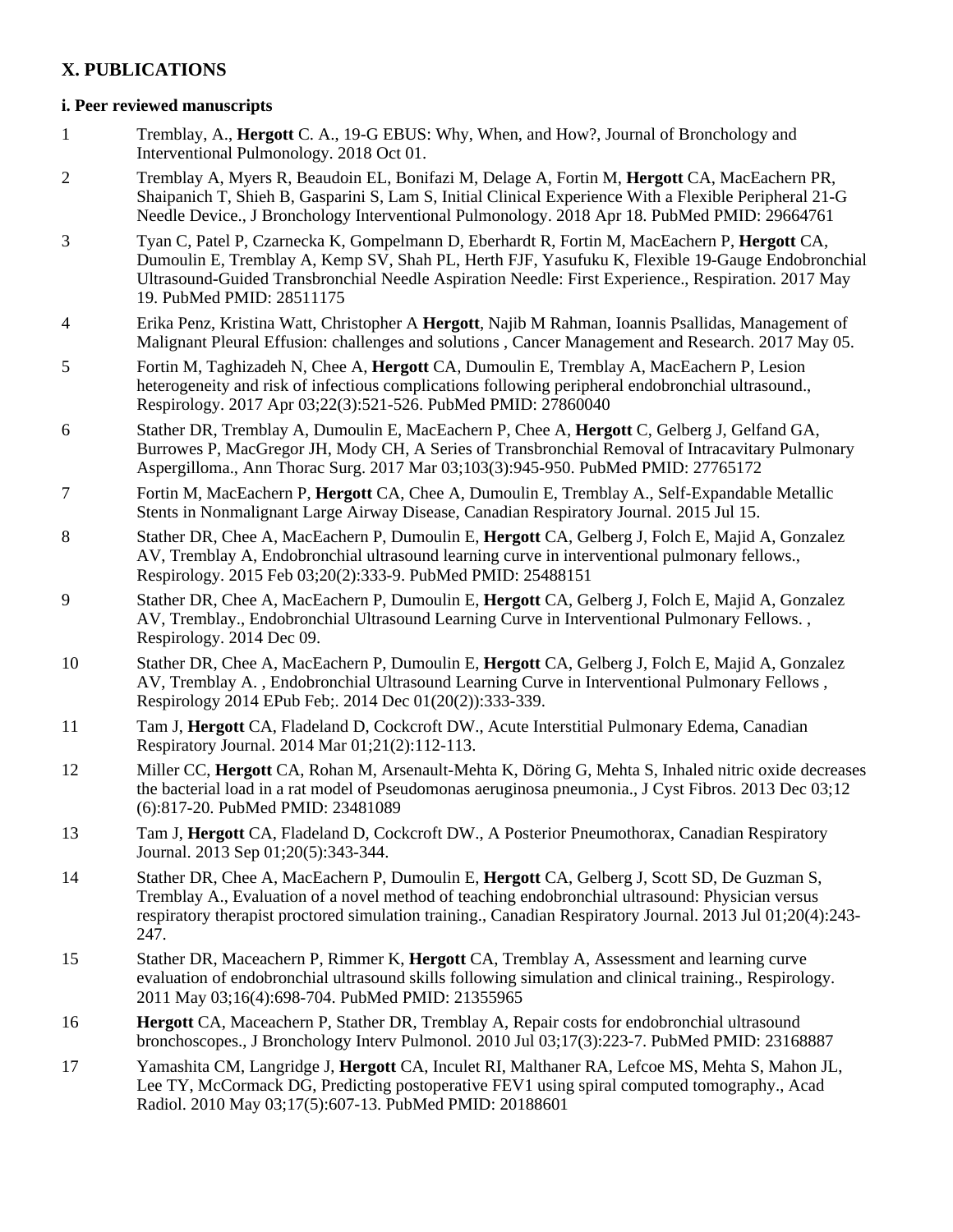18 **Hergott** CA, Tremblay A, Role of bronchoscopy in the evaluation of solitary pulmonary nodules., Clin Chest Med. 2010 Mar 03;31(1):49-63, Table of Contents. PubMed PMID: 20172432

#### **ii. Non-Peer-reviewed manuscripts**

### **iii. Books, chapter peer reviewed**

#### **iv. Books, chapter non-peer reviewed**

#### **v. Abstracts - published peer reviewed**

- 1 Myers R, Lam S, Henkelman J, Beaudoin E, Bonifazi M, Delage A, Fortin M, **Hergott** C, MacEachern P, Shaipanich T, Shieh B, Gasparini S, Tremblay A., Initial Experience With a Flexible Peripheral 21g Needle Device, ATS Conference. 2018 Jan 01.
- 2 Bethune R, Wu L, Rana M, Tian Y, Osgood N, Goodridge D, Sherin T, **Hergott** C, Manns B, Penz E., Hospitalizations, Length of Stay and Costs in a Saskatchewan Lung Cancer Cohort, 4th Canadian Cancer Research Conference. 2017 Jun 27.
- 3 Bethune R, Wu L, Rana M, Tian Y, Osgood N, Goodridge D, Sherin T, **Hergott** C, Manns B, Penz E., Demographic Characteristics of a Lung Cancer Cohort in Saskatchewan (2007-2012), 4th Canadian Cancer Research Conference. 2017 Jun 23.
- 4 Bethune R, Wu L, Rana M, Tian Y, Osgood N, Goodridge D, Sherin T, **Hergott** C, Manns B, Penz E., Lung Cancer Survival: Analysis of a Saskatchewan Lung Cancer Cohort (2007-2012), 4th Canadian Cancer Research Conference. 2017 Jun 23.
- 5 Rachel Bethune1, Liying Wu2, Donna Goodridge1, Nathaniel Osgood1, Yuan Tian2, Tracey Sherin2, Christopher **Hergott**3, Braden Manns3, Erika Penz1, Lung Cancer Screening in Saskatchewan: The First Five years, Canadian Respiratory Conference. 2017 Apr 28.
- 6 Rachel Bethune1, Liying Wu2, Donna Goodridge1, Nathaniel Osgood1, Yuan Tian2, Tracey Sherin2, Christopher **Hergott**3, Braden Manns3, Erika Penz1, The Cost -Effectiveness of Lung Cancer Screening in Saskatchewan, Canadian Respiratory Conference. 2017 Apr 28.
- 7 Ramsahai JM, Rose MS, Molnar C, Chee AC, MacEachern P, **Hergott** CA, Dumoulin E, Strilchuk N, Fortin M, Taghizadeh N and Tremblay A. , Does Endobronchial Ultrasound Guided Transbronchial Needle Aspiration of Mediastinal Lymph nodes Contribute to False Positive findings on PET-CT imaging? , American Journal of Respiratory and Critical Care Medicine. 2016 Jan 01.
- 8 Dawn Demchenko, RN; Sam Stewart, PhD; Mark Fenton, MD; Nazmi Sari, PhD; Darcy Marciniuk, MD; Donald Cockcroft, MD; Christopher **Hergott**, MD , Evaluation of Telehealth for the Assessment and Follow Up of Lung Cancer Patients From Rural Saskatchewan , Chest. 2015;148 (4\_MeetingAbstracts):591A. doi:10.1378/chest.2277611. 2015 Oct 01(148):591A.
- 9 Rachel Bethune, Yuan Tian, Nathaniel Osgood, Donna Goodridge, Liying Wu, Tracey Shiren, Christopher **Hergott**, Braden Manns, Erika Penz, The Clinical benefit and cost-effectiveness of adding a smoking cessation program to a simulated lung cancer screening program in Saskatchewan Canada, American Thoracic Society Meeting. 2015 May 23.

### **vi. Abstracts - published non peer reviewed**

- **vii. Communications peer reviewed**
- **viii. Communications non-peer reviewed**
- **ix. In press**
- **x. Submitted**